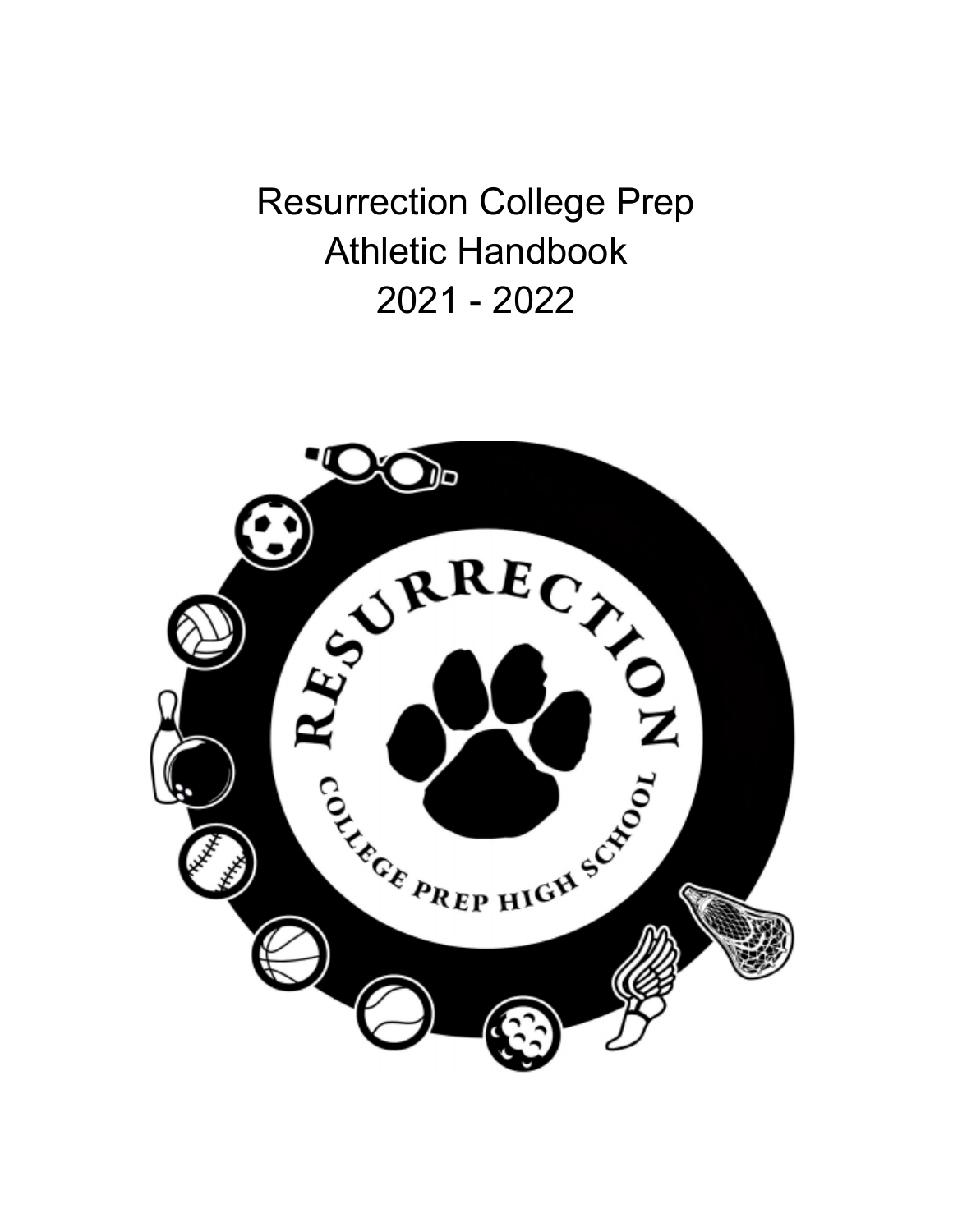# Table of Contents

- 1. Introduction
- 2. Sponsorship
- 3. Mission Statement
- 4. Administration
- 5. Sports By Season
- 6. Registration
- 7. Tryouts and Team Selection
- 8. Mandatory Pre-Season Athlete/Parent Meeting
- 9. Attendance and Participation
- 10. Team Apparel and Uniforms
- 11. Fees and Volunteer Hours
- 12. Eligibility: Academic
- 13. Coach Communication
- 14. Relationship and Behavioral Expectations
- 15. Locker Room / Facilities
- 16. Injuries and Sports Medicine Policy
- 17. Team Building Activities
- 18. Technology and Social Media
- 19. Transportation
- 20. Awards
- 21. Security and Supervision
- 22. Warning of Risk
- 23. Resurrection Athletics Pledge Sheet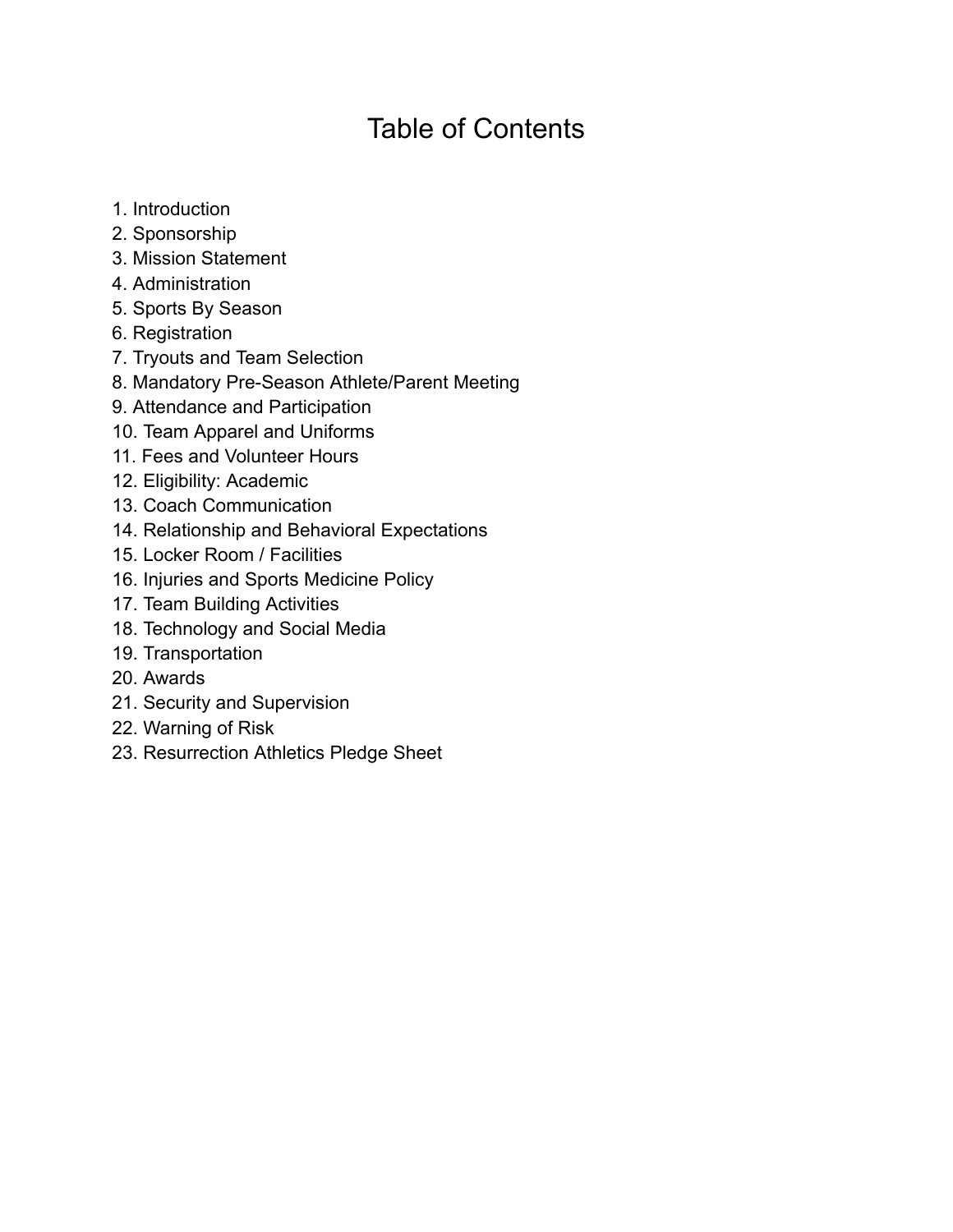## **RESURRECTION COLLEGE PREP ATHLETIC HANDBOOK 2021 - 2022**

*We take pride in our athletic teams and are excited you have chosen to participate. Participation in the Resurrection Athletic Program is a privilege, not a right, and with such a privilege comes responsibilities.*

#### **1. INTRODUCTION**

Welcome to the Resurrection College Prep Athletic Department. Being part of a team is a rewarding experience for high school athletes. Athletes learn the value of teamwork, self-control, and hard work while participating in Interscholastic Athletics. Resurrection College Prep is a member of the Girls Catholic Athletic Conference (GCAC) and the Illinois High School Association (IHSA).

The athletic handbook is in place to ensure the athletic department runs smoothly. The handbook covers school policies and expectations as they relate to athletics. Expectations of coaches, athletes, and parents are included. It is important that the handbook be reviewed and understood by all involved in Resurrection athletics, as it can help answer many questions. Adherence to the handbook by all members of the athletic department is crucial for the growth and development of athletic programs. This handbook is supplementary to the school handbook. School policies still apply.

#### **2. SPONSORSHIP**

Since the Fall of 2020, Resurrection College Prep High School is joyfully sponsored by the Institute of the Brothers of the Christian Schools, known as the De La Salle Christian Brothers. Resurrection exists within the broader Lasallian network, including the Christian Brothers of the Midwest District which is one of four districts within the Lasallian Region of North America (RELAN). Lasallian education is rooted in the mission of Saint John Baptist de La Salle, patron saint of teachers, who founded the Christian Brothers more than 300 years ago. Today, the Christian Brothers and their Lasallian Partners, such as Resurrection, continue to educate those entrusted to their care and to respond to students through advancements in teaching, technology and scholarship.

#### **3. MISSION STATEMENT**

The Resurrection College Prep Athletic Department is an integral part of the total education of the student athlete. Athletic programs offer our students many opportunities for spiritual, social, emotional, physical, and intellectual growth and overall well-being. The commitment to use God-given talents in the pursuit of excellence is expected of every member of the athletic program in order to develop all athletes to their full potential. The athletic program at Resurrection College Prep celebrates the gift of feminine strength, the unity of teamwork, the joy of selflessness, and the power of collaborative relationships. The ultimate goal of the Resurrection athletic department is that all participants will come to know that they are unconditionally loved by God and through that love are invited to respond beyond their own interests or needs.

Athletes must make a commitment to themselves and their team, recognizing that their efforts and sacrifices contribute to the greater good of the program. Athletes should exhibit a positive attitude, strong work ethic, and be respectful at all times. Athletes are accountable to standards of behavior as outlined in the Resurrection College Prep Student Handbook and Athletic Handbook. These standards of behavior are expected 365 days a year, both on and off the field.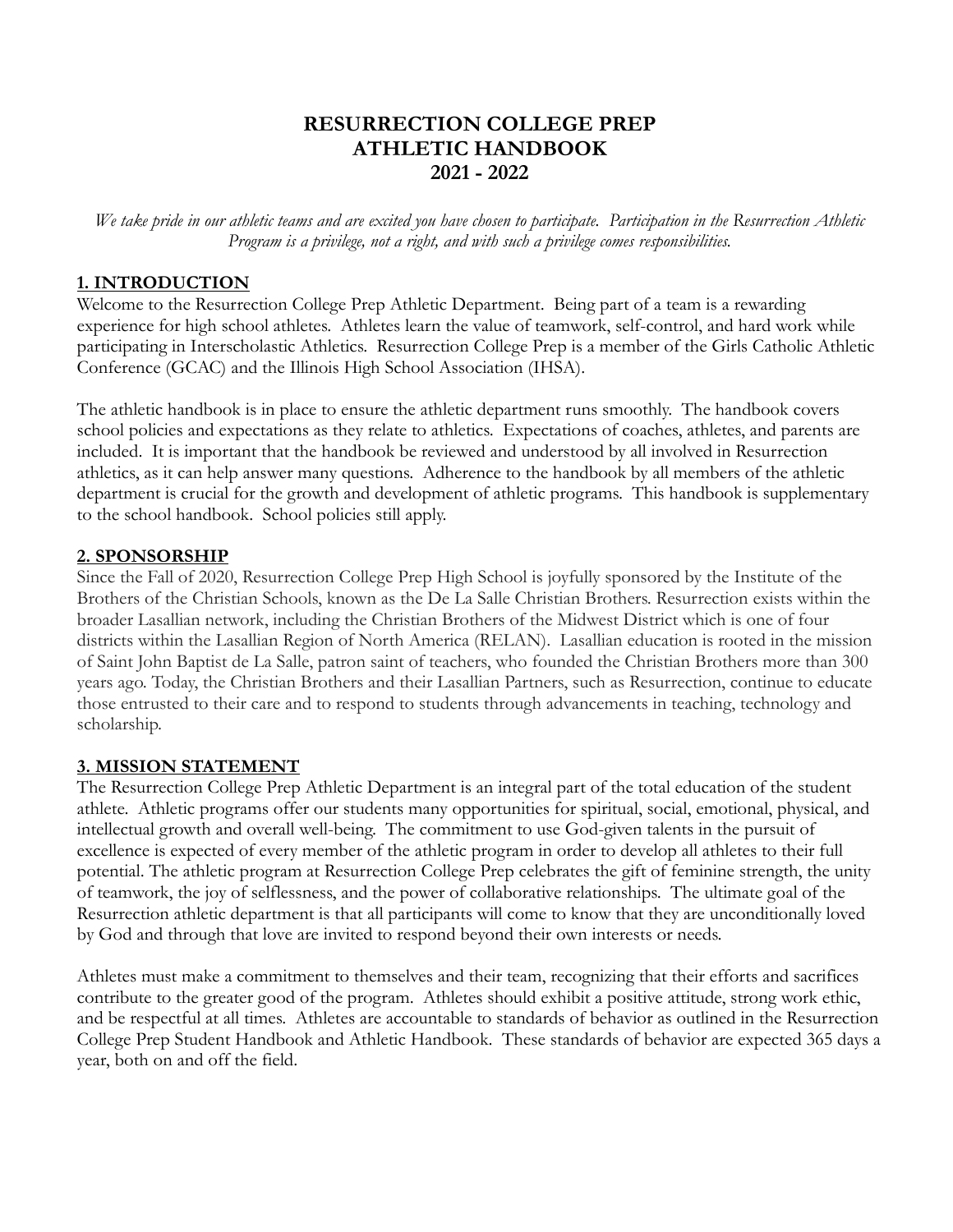#### **4. ADMINISTRATION**

The administration of Resurrection College Prep High School is in full support of the Athletic Program.

Principal Ms. Colleen Brewer Athletic Director Mr. Eddie Kane Dean of Students Ms. Tamara Bernardin Assistant Principal Mr. Joseph Lascon Assistant Principal Ms. Terri Hanrahan

#### **5. SPORTS BY SEASON**

**Fall Winter** Cross Country Basketball Tennis Bowling Volleyball Swimming Golf Track

President Dr. Richard Piwowarski

| <b>Spring</b> |
|---------------|
| Softball      |
| Soccer        |
| Lacrosse      |
| Water Polo    |
| Track         |

#### **6. REGISTRATION**

Each student-athlete must be registered online by a parent and submit a current athletic physical before she may participate in an athletic tryout, practice or contest. The link to register an athlete is: <https://www.reshs.org/athletics/athletic-tryouts>.

#### **7. TRYOUTS AND TEAM SELECTION**

Resurrection offers a variety of sports. In some sports, particularly volleyball and basketball, a selection process will occur, resulting in not all candidates being selected. The Head Coach, along with his/her assistant coaches is responsible for the selection of the team. Athlete selection for a team is based on skill, ability, effort, and attitude. Seniority, attendance at open gym or summer camps, and/or club and travel teams do not guarantee placement on a team.

Athletes who are not selected for a team, can go out for another same-season team, provided that team has not created a final roster, and space remains on the team for more players.

#### **8. MANDATORY PRE-SEASON ATHLETE/PARENT MEETING**

Each sport will conduct a mandatory pre-season parent meeting. Attendance by the athlete and one parent is required. The coach or athletic director will review the Athletic Handbook, expectations, and important organizational material to ensure the season runs smoothly. Parents will have the opportunity to ask any questions they have regarding the team. At the conclusion of the meeting athletes and parents will sign the Resurrection Athletics Pledge Sheet, a copy of which must be on file in the athletic office. Failure to have a copy on file in the athletic office will result in the athlete's non-participation.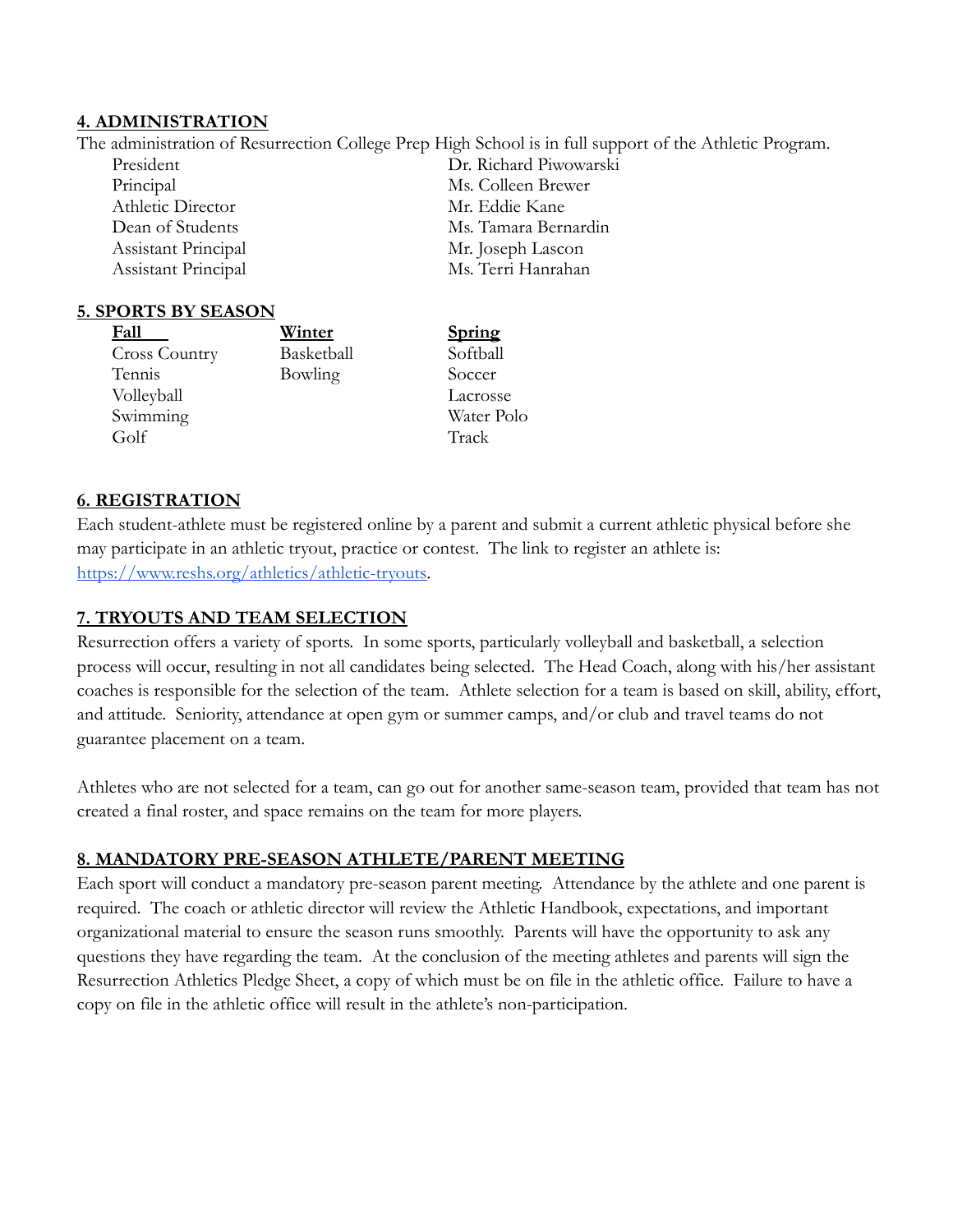## **9. ATTENDANCE & PARTICIPATION**

A student must be in school for a minimum 3.5 hours of the day to participate in athletics. If an excused absence such as a funeral or medical appointment causes the athlete to not be in school for 3.5 hours, email the Athletic Director 24 hours in advance to have the athlete cleared.

Athletes are expected to be fully committed to their athletic teams. Unexcused absences from practice can result in disciplinary action from the coach, including loss of playing time.

Per IHSA regulations, an athlete is not allowed to play on any outside team of the same sport while her school team is in season. A student may participate in only one sport per season.

## **10. TEAM APPAREL & UNIFORMS**

All players are required to purchase the mandatory team apparel chosen by the Varsity Head Coach. For some sports this includes the game day uniform. For sports where the coach issues the player a uniform, the uniform must be returned at the conclusion of the season.

Any team wishing to purchase spirit apparel that is not included in the team bundle must have designs approved by the Athletic Director.

## **11. FEES & VOLUNTEER HOURS**

Resurrection College Prep High School will bill a non-refundable athletic fee of \$200 per sport (\$175 for any subsequent sports) on the student-athlete's tuition bill. Parents are required to volunteer six hours for each student athlete over the course of the school year. These hours may be served at the concession stand, the Bandit Boutique, the admission table, or a Cubs game at Wrigley. Directions on how to sign up will be given at the preseason parent meeting. Parents who do not complete the six hours will be required to pay \$60. Parents who do not wish to volunteer may pay the fee at the beginning of the season.

#### **12. ELIGIBILITY: ACADEMIC**

Resurrection uses IHSA policies to guide its eligibility framework. To be eligible for athletic competition, students must not have any failing grades during the weekly grade check on Thursday at 9:00am. These posted grades will determine eligibility for one week beginning Friday through Thursday of the next week. If an ineligible student raises their grade mid-week during the ineligibility period, the student still has to serve the entire one week of ineligibility.

Grade checks are based on the current quarters grades, and will begin after two full weeks of a new quarter have been completed. Semester averages do not count towards eligibility. Eligibility is based solely on the current quarter average. Ineligible athletes may still practice. If an ineligible athlete has improved their grade they may attend a game. The athlete may not wear the team uniform, or participate in warm-up activities.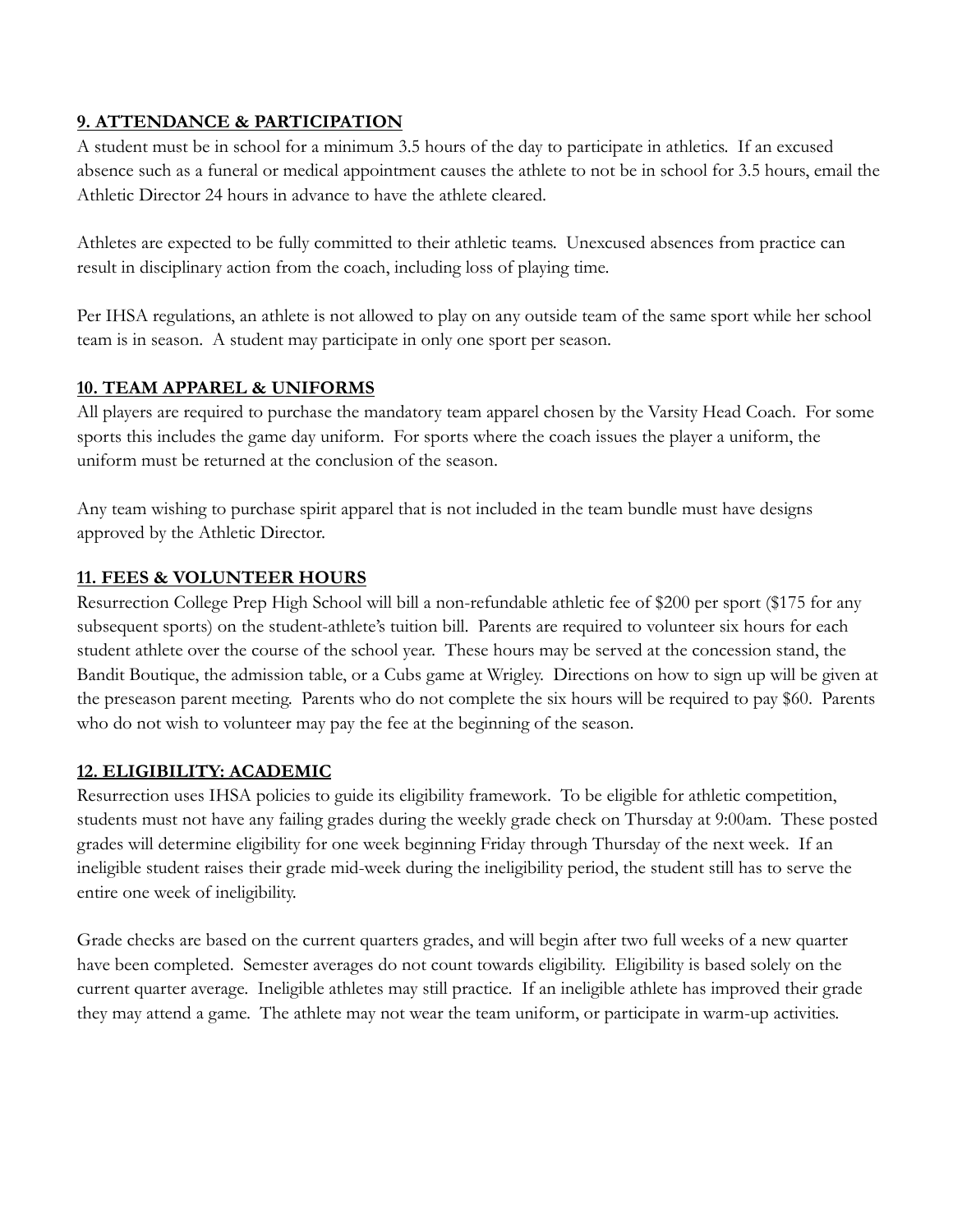The athletic director will notify parents and students by email of an athlete's ineligibility by 3:00pm on the day of the grade check. All attempts will be made to discuss with the athlete their ineligibility status in-person on Thursday during school.

If an athlete remains on the eligibility report for three weeks in a row, that athlete may no longer be allowed to attend practices.

\*\*\*Please keep in mind that grades are continuously being entered by teachers. An athlete's eligibility is based on what the grade check indicated as of Thursday at 9:00am.

## **13. COACH COMMUNICATION**

Communication between coaches, parents, and athletes is vital to the success of athletic programs.

Parents will receive communication from the coach pertaining to

- All practice/game times and locations
- Team requirements
- Bus riding procedures
- Expectations for athletes
- Coaching Philosophy
- Behavioral expectations and discipline that could affect their daughter's participation

Coaches should expect communication from parents. It is appropriate for parents to express concerns they have directly to the coach. Parents concerns could include

- Concern regarding the coach's philosophy and expectations
- Concerns pertaining to the treatment of your daughter
- Concerns pertaining to athlete injury, soreness, or overuse
- Concerns about changes in athlete behavior
- Information about athlete medical issues (i.e asthma)

The coach decides playing time. Playing time is not guaranteed. Coaches make decisions during athletic competition that they consider to be in the best interest of the team.

We hope that being a part of a team is a rewarding experience for your daughter. Participation in athletics has great potential for teaching dedication, perseverance, teamwork, courage, and poise. We realize situations may occur that require a meeting with the coach.

If you have a concern to discuss with the coach, please follow the procedure below:

- The athlete should speak about the concern with the coach first
- If the concern is not resolved, the parent and athlete should speak with the coach
- If the concern is still not resolved, a conference will be arranged with the parent, athlete, coach, and Athletic Director.

Communication is to remain respectful at all times. It is important that both parties involved are able to gain a clear understanding of each other's position.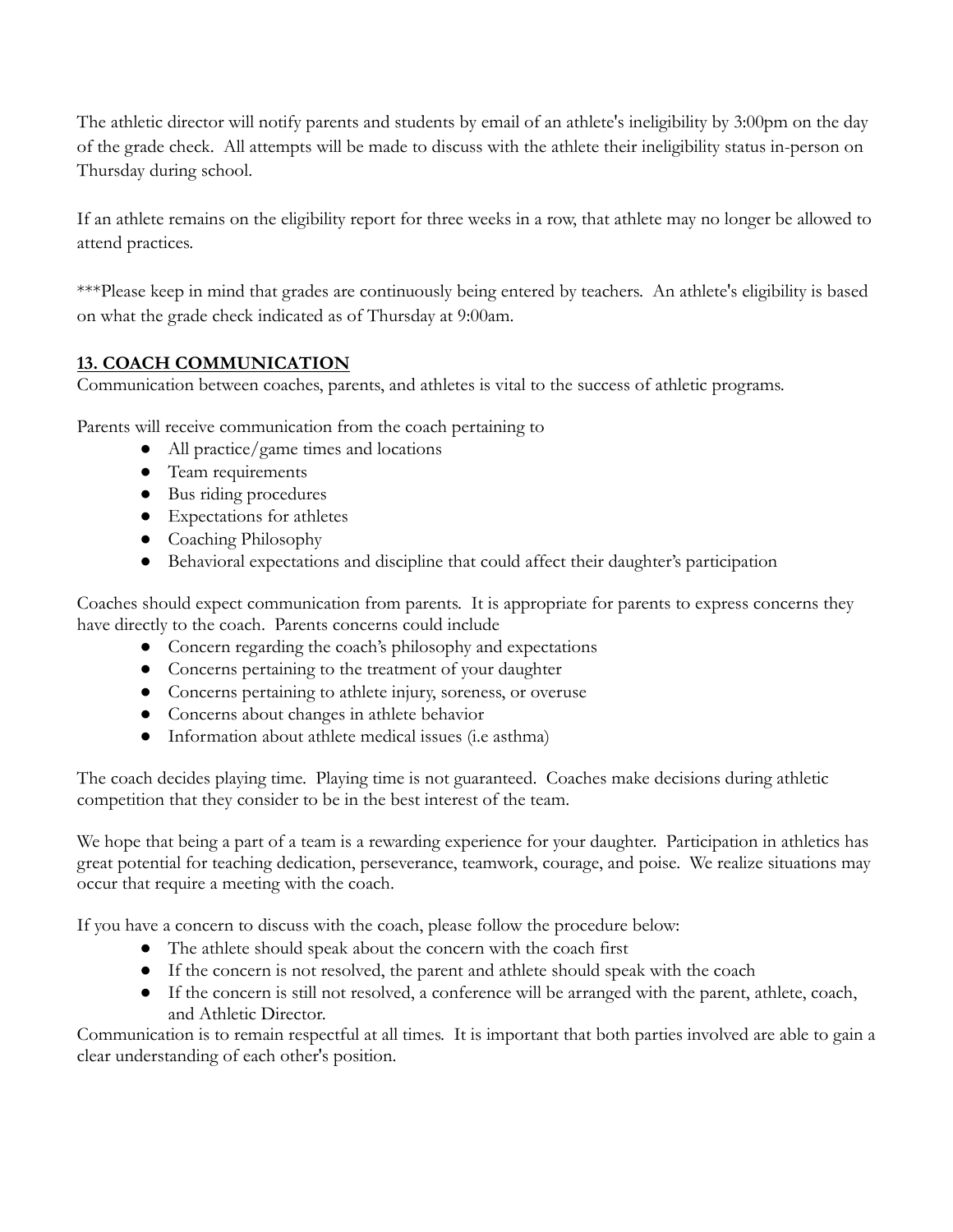If a concern arises during a game or practice, please allow 24 hours before communicating that concern to the coach.

## **14. RELATIONSHIP AND BEHAVIORAL EXPECTATIONS**

To maintain positive, healthy relationships, coaches, athletes, and parents are expected to adhere to the following guidelines.

#### **Coaches**

Coaches should have a positive attitude. Exhibit care for their players, and be a strong role model for the young women they serve. Coaches are to behave in a professional manner remembering they represent Resurrection. Coaches are to be respectful of players, parents, and referees.

#### **Parents**

Parents are the primary role model for their children. With that comes the responsibility to remain positive around your children pertaining to coaches and other players on the team, even if you disagree with some decisions.

Parents must realize the value of sportsmanship while attending athletic competitions. Parents are expected to positively support their daughters' team at Resurrection. Parents exhibiting negative, unsportsmanlike behavior at athletic contests will be asked to leave the venue. If the behaviour continues, loss of privilege to attend athletic contests may occur. Resurrection encourages parents to cheer positively for our Bandits team, and not against the other team.

Parents are expected to leave coaching during competitions to the coaches. Athletes trying to follow instructions from multiple adults during competition leads to confusion and poor execution.

#### **Athletes**

Athletes must be committed to their teams. An athlete shows up to practice on time, gives 100% effort, and is respectful of teammates, coaches and referees. When an athlete joins a team their individual talents are now in service to the team. Lack of commitment, by even one member of the team, will inhibit the team from achieving their goals. Every athlete must strive to be a good teammate. Athletes should take pride in their team. When coaches, athletes, and parents take pride in their team, it creates an atmosphere of growth and excitement.

Athletes must behave in accordance with both the Resurrection College Prep Student Handbook and Athletic Handbook while participating in extracurricular activities. In some circumstances athletes will be held to higher standards of behavior. Athletes represent the school when in a Resurrection uniform. Exceptional behavior is expected of Resurrection College Prep athletes both on and off the field.

Tier 1 Unacceptable Behaviors include but are not limited to: Disrespect toward coaches, referees, or teammates, exclusion of teammates, insubordination, disruptive behavior.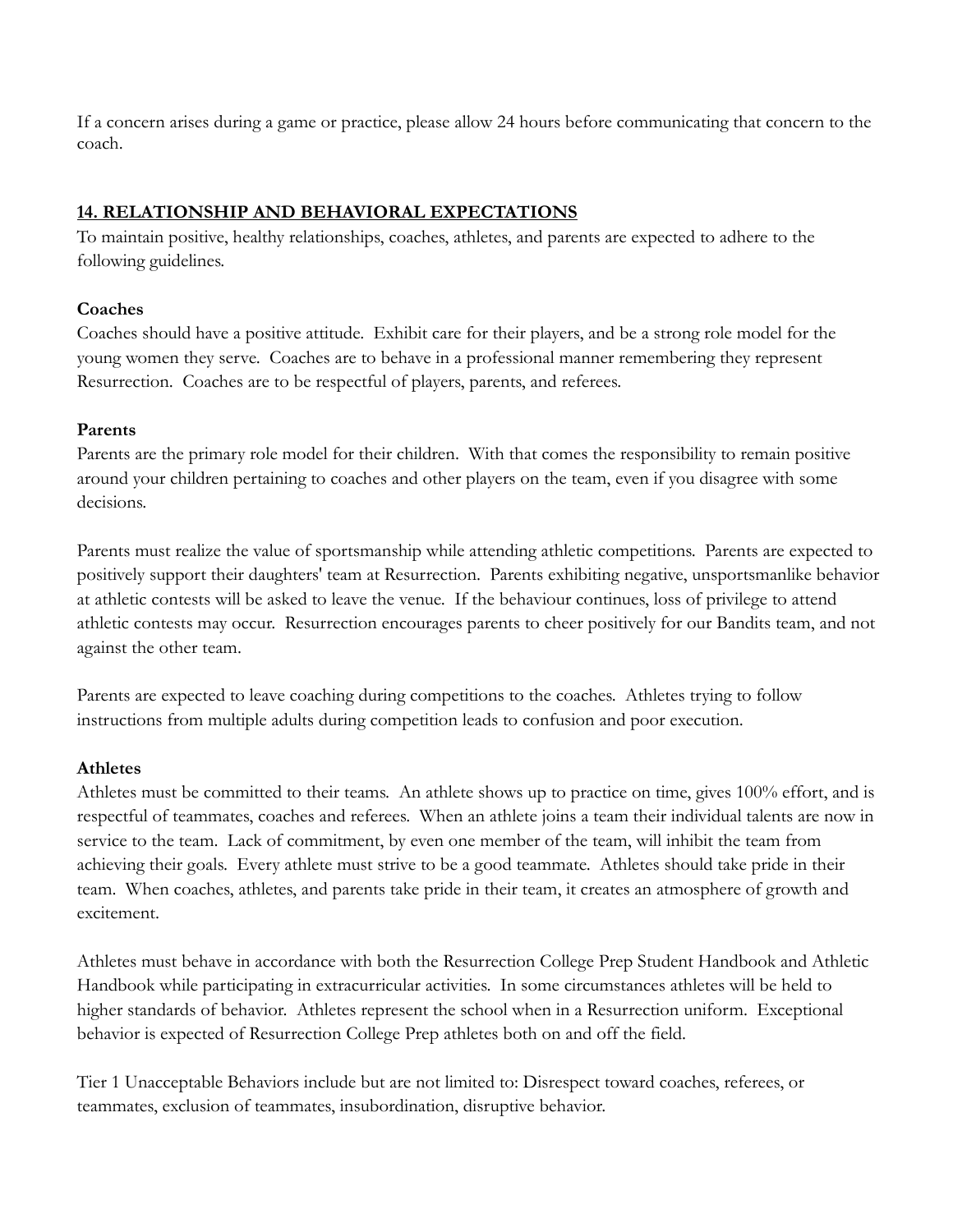Consequences for Tier 1 Unacceptable Behaviors are at the discretion of the coach and may include a written or verbal apology, a conference with the coach, or loss of playing time. Repeated offenses will result in greater consequences, including a meeting with the athletic director and coach, and possible suspension from the team.

Tier 2 Unacceptable Behaviors include but are not limited to: inappropriate social media posts (as defined by the student handbook) while on or off campus; vandalism of school, public, or private property; inappropriate behavior negatively representing Resurrection College Prep while on or off campus. Examples include:

- Publishing a photo or video of a classmate on social media without permission.
- Damaging a car, house, driveway, or property.
- Using profanity, either oral or written through social media on or off campus.

Consequences for Tier 2 Unacceptable Behaviors are at the discretion of the Head Coach and Athletic Director. Depending on the severity of the offense the following consequences may occur: inability to compete in an athletic contest, suspension from the team, and/or disciplinary action from the Dean's Office. Repeat offenses of Tier 2 Unacceptable Behaviors will result in greater consequences, which may include removal from the team.

Tier 3 Unacceptable Behaviors include but are not limited to: violation of Resurrections Alcohol and Drug Policy, Weapon Policy, and Bullying Policy. Any remarks that contain or incite verbal or physical aggression are unacceptable. Hazing in any form is unacceptable. Hazing at Resurrection College Prep is defined as any rituals for the initiation of new team members, or activities meant to form a hierarchy of respect within a team. It is considered hazing to conduct any embarrassing or humiliating activities, regardless of player agreement to the activities. Hazing can also involve singling out individual members of the team to perform specific tasks.

Consequences for Tier 3 Unacceptable Behaviors will include an immediate suspension from the team and a parent meeting with the Dean of Students and Athletic Director to determine next steps.

## **15. LOCKER ROOM/FACILITIES**

Cooperation by athletes and coaches is needed to maintain Resurrections athletic facilities. Athletes should take pride in their athletic facilities and keep them neat and clean at all times.

- Athletes are responsible for the locker they are issued. Neither food nor unwashed clothing should be stored in the locker.
- Food and Beverages are not permitted in the locker room
- Cleats are not permitted when walking on the gym floor.
- The weight room is not to be used unless a coach is present.
- The last team in any facility is responsible for clean-up and pick-up.

## **16. INJURIES & SPORTS MEDICINE POLICY**

All injuries must be reported to a coach immediately. The coach will then notify the athletic trainer for treatment and documentation. The athletic trainer should diagnose the injury, not coaches or parents. Any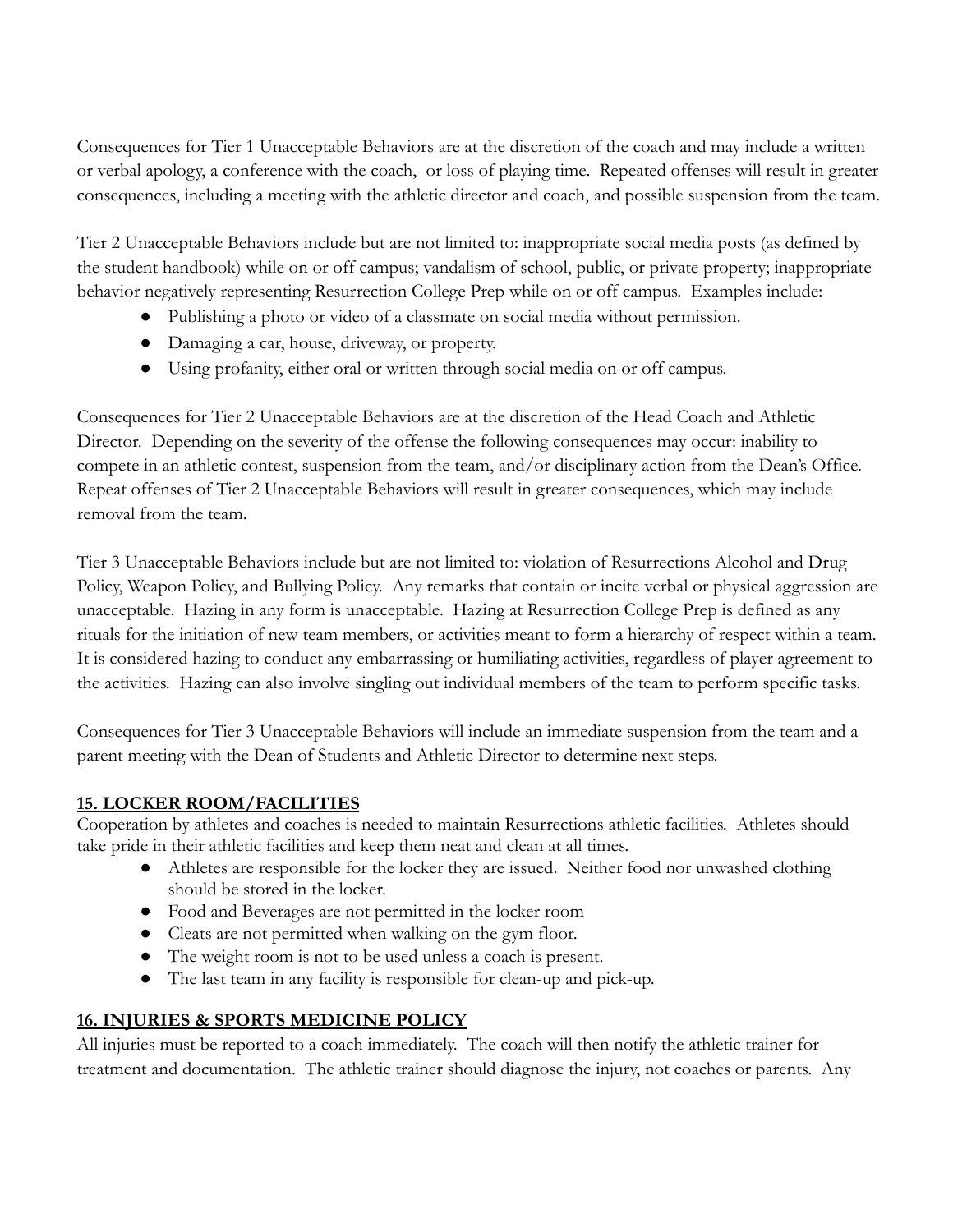athlete who seeks outside medical attention must submit a note to the trainer from a doctor clearing her to resume activity without limitation before she will be permitted to resume participation.

By registering for athletics at Resurrection College Prep, parents authorize Resurrection College Prep High School to secure from any accredited hospital and/or physician any treatment deemed necessary for the immediate care of their daughter, and they agree to be responsible for the cost of any and all medical services rendered. Parents further acknowledge and confirm that their daughter is covered by an accident and health insurance policy that will cover her while participating in interscholastic athletics, and agree to maintain such coverage for the duration of participation.

Parents freely and voluntarily assume all risks of participation in school-approved athletics/activities by registering. Parents also give consent to have AthletiCo athletic trainers**,** physical therapists, massage therapists or other personnel provide their daughter with medical assistance and/or treatment and agree to save and hold harmless and indemnify each and all AthletiCo personnel from all liability, loss, cost, or other claim of damage whatsoever, including, injury, death or damage to property.

All athletes that sustain contact to their head or face that show signs/symptoms of a concussion will be evaluated for a concussion. If a concussion is suspected by the athletic trainer, the athlete will not be allowed to return to immediate play. Any athlete that is removed from activity with a suspected concussion will not return to activity without clearance from a physician as well as clearance from the athletic trainer. Return to play protocol will begin after the athlete is 100% symptom free. Clearance from both physician and athletic trainer will allow the athlete to return to full activity.

## **17. TEAM BUILDING ACTIVITIES**

Team building activities are an important part of any athletic team to strengthen team chemistry and build a positive team dynamic. All teams must remember that team events are to be inclusive and shall not exclude any members of the team. It is strongly recommended that team activities be hosted at Resurrection College Prep. Coaches attending events hosted by a student-athlete and her parents in their home must attend in pairs. Never should only one coach attend. Events held in public locations (i.e. restaurants, banquet halls, parks, etc) may be attended by staff.

## **18. TECHNOLOGY & SOCIAL MEDIA**

The professional relationship between coaches, parents, and current athletes is always one of mutual respect, high standards and clear relational boundaries. Therefore, coaching staff may only use the following forms of approved communication when contacting or interacting with students and parents:

- Schoology
- Res Gmail
- $\bullet$  8 to 18
- Group Me (2 or more coaches must be in the group)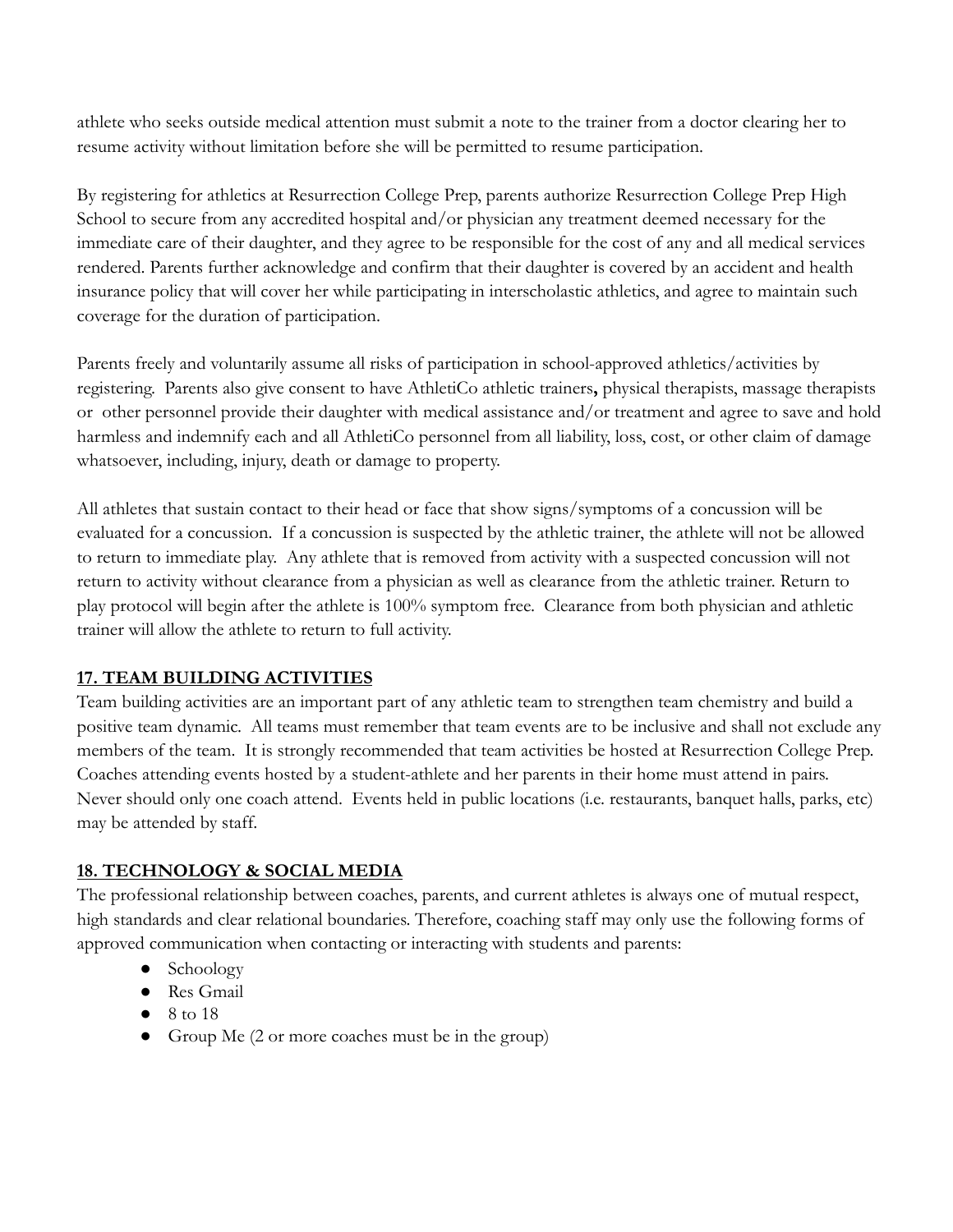Coaches are not permitted to communicate or interact with athletes via personal social media accounts such as Facebook, Snapchat, Instagram, Twitter etc. At no time are coaches to communicate with students via personal text, personal phone or personal email.

## **19. TRANSPORTATION**

Resurrection College Prep provides transportation to away athletic contests. The expectation is that athletes go to and from away games on the bus with their team. In certain circumstances, athletes may ride home from the game with a parent. Families must notify the coach in advance of the athletic competition if they plan to do this. If a bus cannot be provided, it will be the parents responsibility to arrange transportation for their daughters.

Athletes riding in a bus are expected to observe the following:

- Shoes must be clean before entering the bus (no spikes or cleats).
- No items or body parts are to be put outside the windows.
- Coaches must be present when athletes board the bus.
- Athletes are to speak respectfully on the bus.
- Athletes must remain seated while riding the bus.
- Food and drink must be limited and all garbage disposed of upon exiting the bus.

Athletes are to remain with the team and must be dismissed by a coach before leaving all athletic events. If an athlete leaves an event without approval from the coach, disciplinary consequences will be enforced. These consequences may include suspension or removal from the team.

## **20. AWARDS**

All athletes are expected to complete their season, including GCAC and IHSA Tournaments, in order to be eligible for an official school award. The awards are as follows:

- Each team member that completes her season, in addition to any other awards, will receive a *Certificate of Participation*.
- Each student-athlete will be eligible to receive her "*Letter*," as long as she finishes the entire season in good standing.
	- Freshmen will receive their numerals
	- Junior Varsity athletes will receive:
		- IV letter their first year of participation
	- Varsity athletes will receive:
		- Varsity letter and sport-specific pin their first year of participation
		- A bar pin subsequent years of participation
- Each student that participates in a Varsity level GCAC sport is eligible for *GCAC All-Conference.*
- Each team will name an *MVP, Coaches, Spirit and Sportsmanship* Award.

## **21. SECURITY AND SUPERVISION**

Coaches are responsible for the supervision and security of athletes and athletic facilities.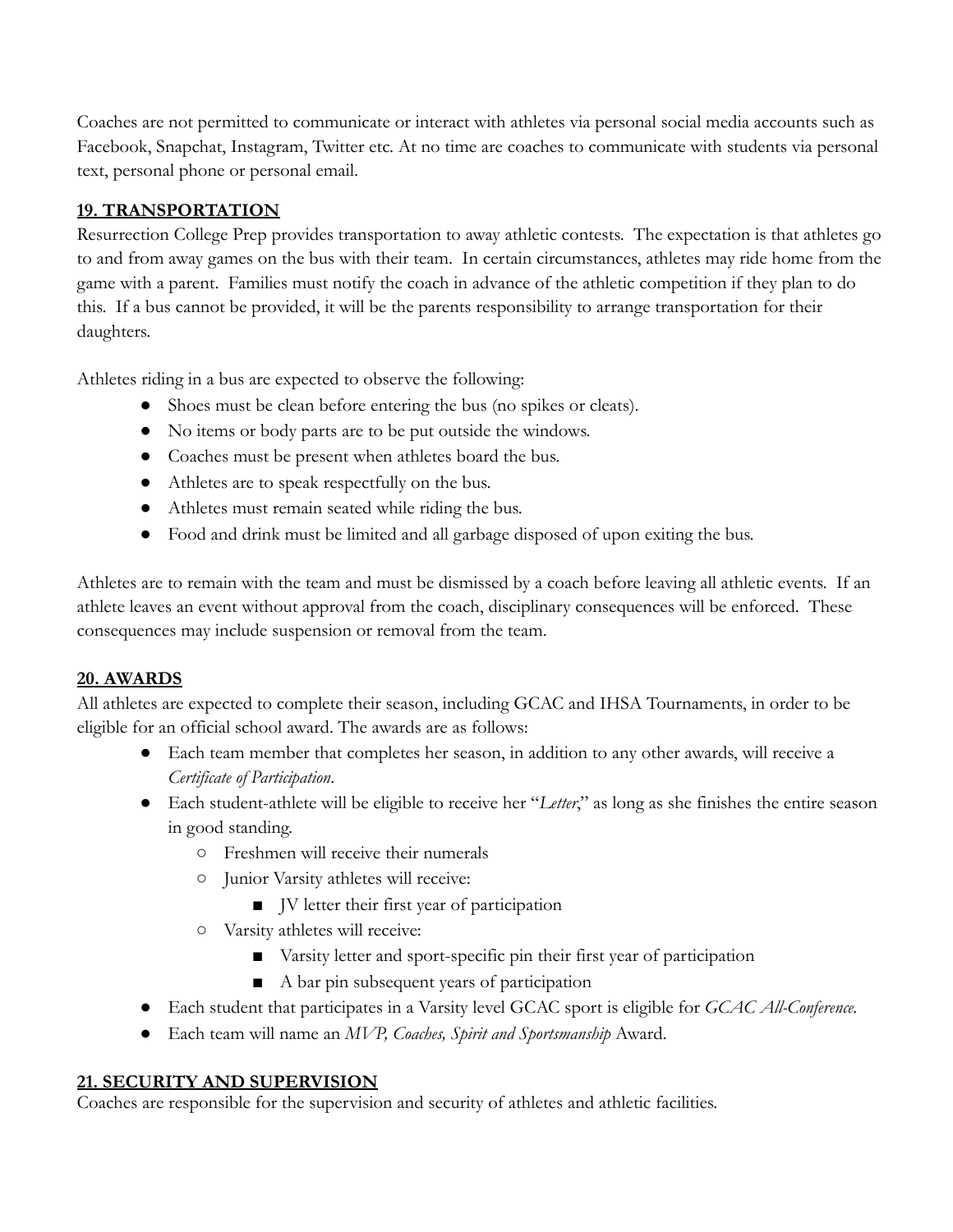- Never should a coach give an athlete their keys.
- Never should athletes be unattended while practicing or lifting weights in the weight room.
- A coach should be present until the last athlete is picked up from a practice or game.

Coaches are expected to share with athletes a plan for severe weather and emergencies. For outside sports, what is the closest door to the field that the team will run to if there is severe weather or an emergency.

#### **22. WARNING OF RISK**

Athletes and their parents are to be aware that participation in athletics has inherent dangers and risks. Even though participation and practice is within the rules of sport and following the instruction of the coach, one may suffer from catastrophic injury. These injuries may include but are not limited to death, serious head, neck or spinal injuries that may result in complete or partial paralysis or brain damage. Serious injury to any of the internal organs, bones, ligaments, muscles, tendons, or other aspects of the musculoskeletal system are possible. The injuries that may occur may affect one's future ability to participate in athletic and recreational activities, earn a living or engage in other business and social activities. To minimize the possibility of injury, an athlete must follow the coach's instructions regarding techniques, training, and team and school rules at all times, and participate within the rules and regulations of the sport.

Disclaimer: No handbook can cover every situation that will occur. Resurrection's Administration reserves the right to make changes to this handbook and to handle situations outside the scope of this handbook as administration sees appropriate.